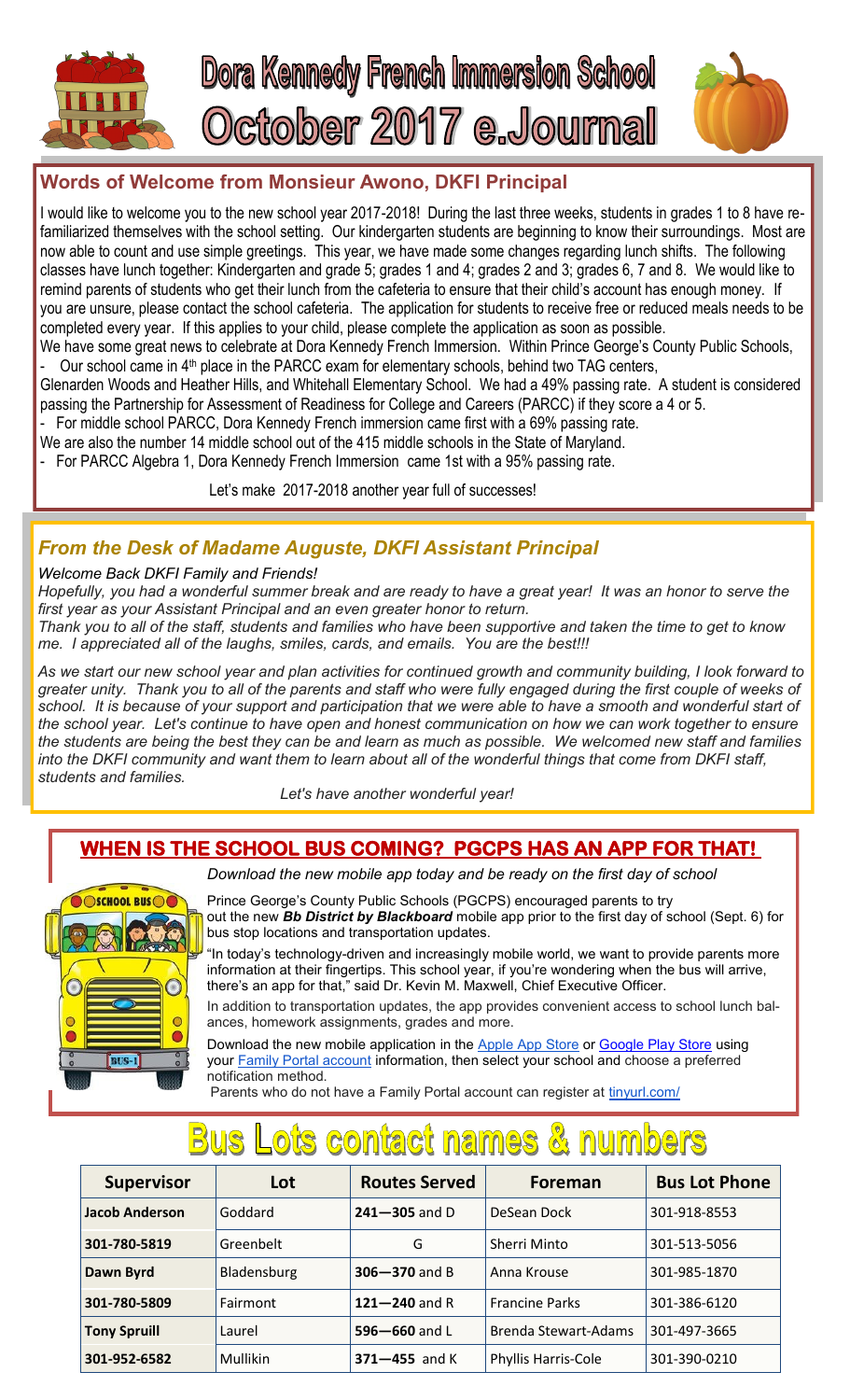## **How Can You Avoid Homework Stress?**

#### **What is the best place for doing homework?**

Kids have many different homework styles. Some may work better at a desk in their room. Others prefer a spot at the kitchen table. Wherever they work, make sure it's well-stocked with the items they need, and free from distractions like TV, phones, and siblings at play.

#### **Should you correct your child's homework?**

Teachers give homework for various reasons, especially in the early grades. Some do it mostly to track a child's learn-

ing and progress, and want to see what the child does entirely on his or her own, including mistakes. Others, especially with older kids, use homework to practice and reinforce skills. For this kind of homework it may be helpful to have a parent review it and make suggestions for improvement. You should still leave those fixes up to your child to make. If you're not sure what your child's teacher expects, ask!

#### **What's the ideal time for your child to do his homework?**

All kids are different, so this isn't a "one size fits all" rule. But children generally do better with homework when they aren't distracted by late-afternoon hunger pangs. So a snack before settling in with their work is a good idea. The most important thing is to schedule a regular study routine and stick to it.

#### **Is it better if your child does his/her homework at the same time every day?**

Consistency is important for homework success. But that doesn't mean your child must be sitting down with his books and papers at exactly 4:15 p.m. every day. A routine can mean reliable, daily behavioral guidelines like, "You can play with your brother as soon as you've finished your homework," or "Homework must be finished before dinnertime."

#### **What should I do if my child is having trouble with her homework?**

It's normal for children to need a parent's guidance while starting homework assignments, or to ask questions about a challenging concept. But if your child is having trouble, the answer isn't for you to do the work. Before worrying about a learning disability, talk to your child's teacher about the trouble she's having. Find out if more can be done in the classroom to prepare her for what she has to do at home.

#### **How much time should a first-grader be spending on homework?**

For K-2 kids, most experts say that 10-20 minutes of homework per day is best, helping reinforce what they're learning in class without overwhelming them. Researchers into homework have developed what's known as the "10-minute rule." It suggests that about 10 minutes of homework per grade is most beneficial. That means that even in high school, more than about two hours of homework a night is probably too much.

#### **Do most kids benefit from homework?**

Research has shown that homework is an important part of learning for all kids. Some parents say that their child just doesn't respond to homework. But it might just be that he's getting the wrong *kind* of homework. For example, homework for young kids should be short, sometimes involve activities they enjoy, and lead to success without a lot of struggle. If it's the wrong kind of work for your child's age, or if he's being loaded down with too much, homework may be more frustrating than helpful. Talk to his teacher for advice.

#### **Should younger children use the computer for homework?**

Teachers' policies about using computers for homework vary. Ask your child's teacher what she prefers. She may encourage your child to use a computer for research and for doing assignments. Some teachers post homework, projects, and extra information for students online. Help your child when she asks, and make sure she's well-organized in her homework space.

#### **My child seems very stressed out by her homework. What can I do?**

There are many ways you can help your child manage her homework. Kids aren't born knowing how to organize and plan. Helping her learn to set priorities, figure out how long a project might take, and use a calendar or other planner is important. Limiting after-school activities to one or two favorites gives her more time to focus on schoolwork. If there's something she's just not getting, help her get comfortable with the idea of asking her teacher for extra guidance.

## **EARLY DISMISSAL ENDS AT 3:15 P.M!**

#### **STAY INFORMED WITH EMERGENCY ALERTS! SIGN-UP!**

To sign up for Emergency Alerts or to access your subscriber preferences (emails, text alerts, and updates), please go to www1.pgcps.org

## **For security reasons, Lunch Room visits are not permitted.**

## **Fingerprint Information**

Effective August 18, 2016, parents/guardians and other individuals interested in volunteering for school system activities and events are required to complete:

- **1)** A fingerprint background check
- **2)** child abuse/neglect clearance from **CPS** at least 14 days in advance of the activity/event.

14201 School Lane, Upper Marlboro, MD 20772

 Questions or for more Information, call: Fingerprint Office: 301-952-6775 CPS Clearance Office: 301-780-2191

## **Search: [PGCPS Electronic Notification System](https://public.govdelivery.com/accounts/PGCPS/subscriber/new) Classroom visits and/or conferences**

Classroom visits and/or conferences with parents/guardians must be arranged in advance.

Parents are required to arrange the visit one of two ways:

- Contact the teacher directly via email
- Fill out a visit request form in the main office The teacher will contact you to set-up an appointment.

The teachers have a **48-hour** window to respond to appointment/ class visit requests.

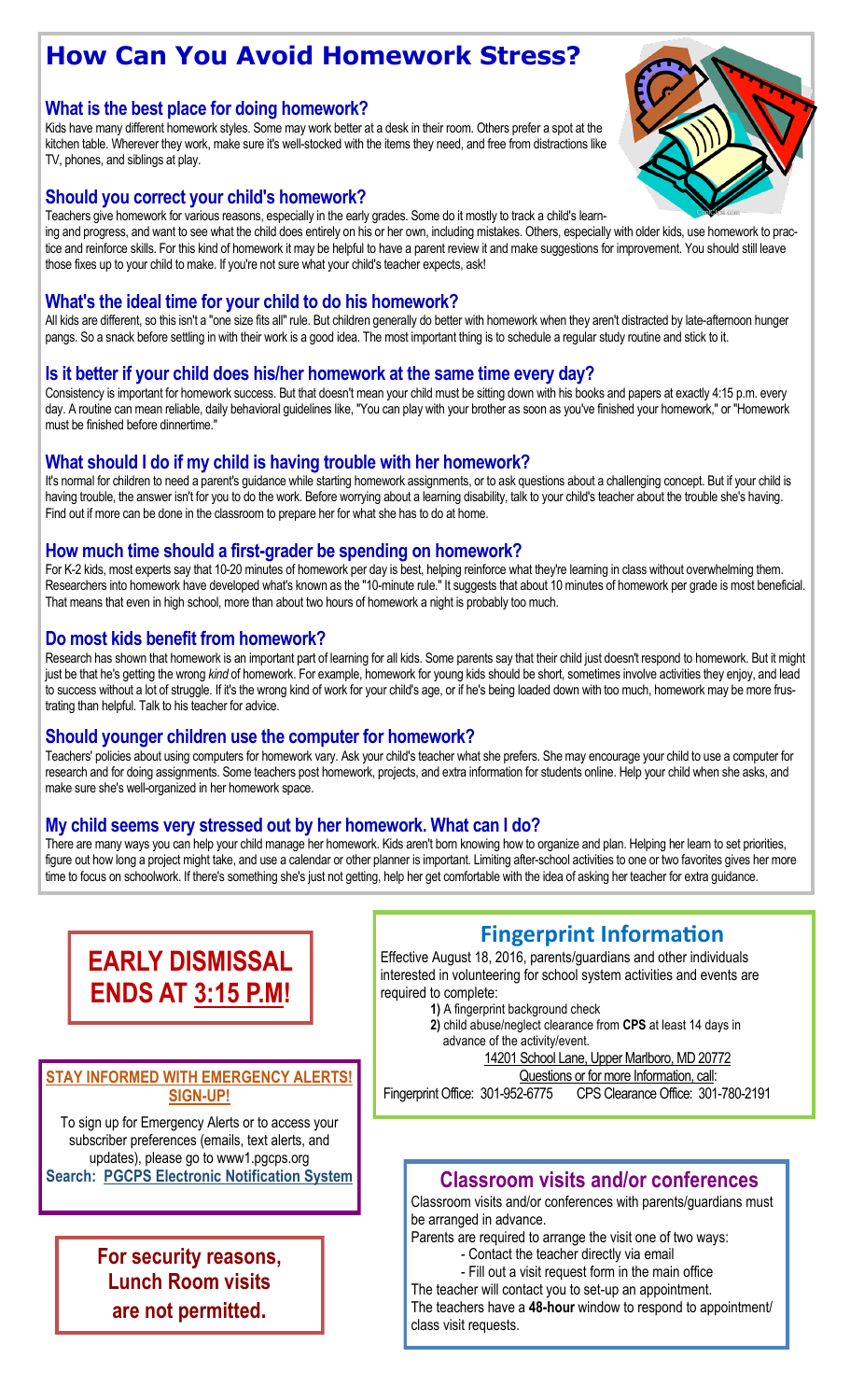|                    | <b>OCTOBER 2017 TESTING</b>                  |                            |          |
|--------------------|----------------------------------------------|----------------------------|----------|
| 9/6-10/10 Window   | KRA Kindergarten Readiness Assessment - KRA  | Reading                    | К        |
| 9/6-10/20 Window   | <b>SLO Pretest Window</b>                    | All                        | $K-8$    |
| 9/11-10/22 Window  | MAP-Growth online                            | Reading                    | $2 - 8$  |
| 9/25-10/13 Window  | MI: Scholastic Math Inventory Online         | Math                       | $2 - 8$  |
| 10/02-10/30 Window | Comprehensive Reading/L.A Data Capture - DRA | Reading                    | K, 1 & 2 |
| <b>TBA</b>         | OLSAT-3rd grade TAG Identification           | <b>Cognitive Abilities</b> | 3        |

## **PLEASE NOTE THESE DATES! 2 HOUR EARLY DISMISSAL @ 1:55**

**MONDAY,OCTOBER 30, 2017**

**FRIDAY, NOVEMBER 3, 2017**

**MONDAY, NOVEMBER 13, 2017**

**FRIDAY, DECEMBER 8, 2017**

**FRIDAY, JANUARY 26, 2018**

#### **THURSDAY, MARCH 29, 2018**



**Students interested in trying out for cheerleading, boys and girls basketball teams, need to see Mr. Price for an athletic packet. All athletic packets are due by Monday, October 23rd. Softball games are played on Monday and Thursday at 5:30pm.**

> **Questions? Contact Mr. Price at: Samuel.price@pgcps.org Go Cardinals!!!!**



| <b>MONDAY</b>                                                                                           | <b>TUESDAY</b>                                                         | <b>WEDNESDAY</b>                                                    | <b>THURSDAY</b>                                                                                   | <b>FRIDAY</b>                                                                                             |
|---------------------------------------------------------------------------------------------------------|------------------------------------------------------------------------|---------------------------------------------------------------------|---------------------------------------------------------------------------------------------------|-----------------------------------------------------------------------------------------------------------|
| $\overline{2}$                                                                                          | $\overline{3}$                                                         | 4                                                                   | $5\phantom{.0}$<br><b>STEM Fair Information</b><br>Night $@6:00$ pm in the<br><b>Media Center</b> | 6<br>Mr. Biaka's Class to the<br><b>Owens Sc. Ctr. 11:30</b><br>am-1:30 pm<br>8th grade "Finance<br>Park" |
| 9<br>Mme. Segbor's Class to the<br>Owens Sc. Ctr.<br>11:30 am-1:30 pm<br>"Men Make a<br>Difference Day" | 10                                                                     | 11<br><b>PTA Meeting</b><br>& French Book Fair<br>@7:00 pm          | 12                                                                                                | 13                                                                                                        |
| 16                                                                                                      | 17                                                                     | 18                                                                  | 19                                                                                                | 20<br><b>School Closed for</b><br><b>Students</b>                                                         |
| 23<br>Kindergarten trip to Clark's<br><b>Elioak Farm</b><br>9:30 am-1:30 pm                             | 24<br>Grade 4 trip to Bladens-<br>burg Waterfront<br>9:30 am-1:30 pm   | 25<br>6th grade Trip to Quebec<br>Meeting 6-7:00 pm<br>(Media Ctr.) | 26<br>8th grade France Trip<br>Meeting 6-7:30 pm<br>(Media Ctr.)                                  | 27<br>Family Bingo Night @<br>7:00 pm                                                                     |
| 30<br><b>2-hr Early Dismissal</b><br>@ 1:55 pm                                                          | 31<br>Grade 1 trip to Clark's<br><b>Elioak Farm</b><br>9:30 am-2:00 pm |                                                                     | October 2017                                                                                      |                                                                                                           |

| <b>Activity</b>    | Grade(s) | Day(s)                       | Time         | <b>Dates</b>                 | <b>Location</b> | Teacher(s)     |
|--------------------|----------|------------------------------|--------------|------------------------------|-----------------|----------------|
| "Les Petites Voix" | $3 - 5$  | <b>TUESDAYS</b>              | 8:00-9:00 AM | Sept. 19 to Dec. 19, 2017    | Room 113        | Mr. Cunningham |
| Math Enrichment    | 8 ONLY   | <b>THURSDAYS</b>             | 4:15-6:00 PM | Oct. 31 to Dec. 2017         | Room 204        | Mme. Mbayu     |
| <b>NJHS</b>        | $7-8$    | 2 <sup>nd</sup> FRIDAY/MONTH | 4:15-6:00 PM | Dec. 8, 2017 to June 1, 2018 | Room 204        | Mme. Mbayu     |